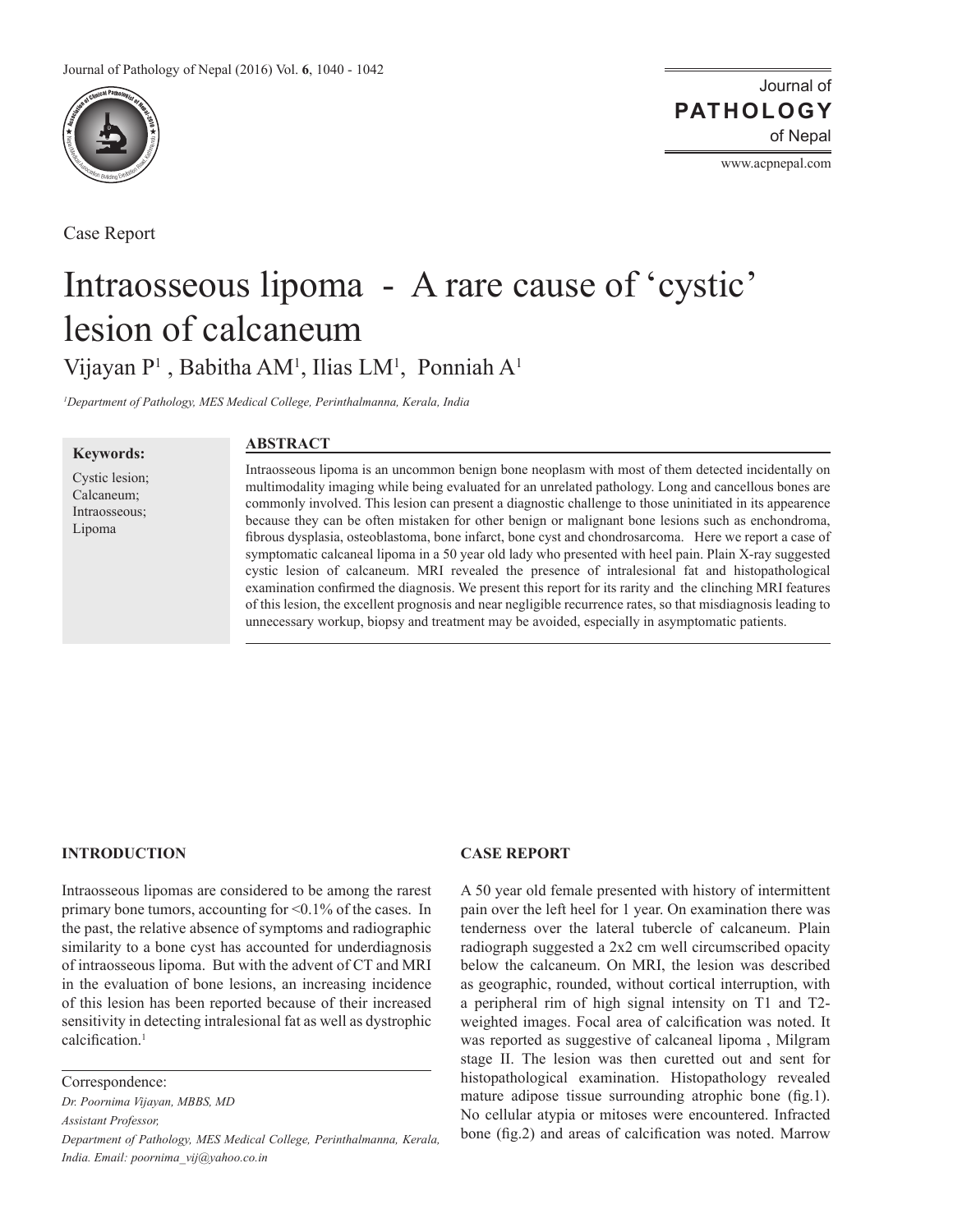

*Figure 1: Lobules of mature adipose tissue in between bony trabeculae. Note the absence of normal hematopoetic elements(HE stain, X100).*

hematopoetic elements were conspicuous by their absence. Diagnosis of intraosseous lipoma of the calcaneum was made.

## **DISCUSSION**

Long and cancellous bones are the most locations that can be affected. Calcaneum is a typical site of occurrence for these tumors. Other long tubular bones like femur, tibia and fibula are also common sites. In the long bones, intraosseous lipomas are found in the metaphyseal and diaphyseal regions.2 The sex predeliction in their tumors is controversial. Some authors have reported an equal sex predilection while some others have reported a slight male preponderance.3 The age distribution reported is from youth to elderly with increased incidence in the fourth, fifth and sixth decades of life.<sup>4,5</sup> Most cases are unifocal, though rarely mulifocal lesions can occur. Most cases are detected while under evaluation for some unrelated pathology. Rarely, patients can present with lesional pain.<sup>1</sup>

Intraosseous lipomas may undergo many changes including fat necrosis, dystrophic calcification, cystic degeneration, fibrosis and bone infarction. Diagnosis of a intraosseous lipoma with simple plain x-ray may be difficult, however the presence of intalesional calcification may aid in diagnosis.<sup>6</sup> MRI is an excellent method for demonstrating fatty tissue, and its primary role in the identification of intraosseous lipomas is to visualize fat within the lesions. On T1- and T2 weighted sequences the matrix content of the lesion shows similar features of those of fat tissue like bone marrow fat and subcutaneous fat. On T2-weighted images, areas of necrosis and cystic structures present high signal.<sup>9</sup>

Milgram et al<sup>4</sup> proposed three stages based on the histological appearances of intraosseous lipomas. Stage I lesions contain viable mature adipocytes interspersed with fine bony trabeculae. The fat is identical to subcutaneous fat. Stage II lesions develop areas of infarction due to expansion of fat cells within rigid trabeculae. The adipose tissue is partly necrotic with loss of nuclei, and foamy macrophages may be present. Extension of infarction to involve the



*Figure 2: Adjacent foci of infarcted bone (HE stain, X100).*

whole lesion leads to a stage III, with necrotic fat, calcified fat, cyst formation and reactive peripheral or central new bone formation, although these features may be seen to a lesser extent in the stage II lesions. The appearances of intraosseous lipomas on simple x-ray and MRI correspond to the pathological staging system. Milgram states that stage I lesions are purely radiolucent with resorption of preexisting bone and expansion or remodelling in half of all cases. In stage II lesions, localized areas of calcification may be seen and are typically central, but may be peripheral. At stage III reactive ossification around the calcified fat in the outer rim of the lesion is prominent.4

The differential diagnoses include bone infarct, unicameral bone cyst, aneursymal bone cyst, chondromyxoid fibroma,  $osteoblastoma$ , giant cell tumor<sup>4</sup> and bone infarct  $10$ . Furthermore, a heterogeneous group of lesions termed liposclerosing myxofibrous tumours (LSMFT) have been described. These lesions show a variety of histological patterns, similar to conditions such as fibrous dysplasia, non-ossifying fibroma, intraosseous lipoma, simple cysts and bone infarcts.<sup>9</sup> Therefore correlation with radiology is essential to determine whether a lipoma is actually present.

Most intraosseous lipoma can be managed conservatively. Goto et al<sup>5</sup>. suggested surgical indication of intraosseous lipoma only if the lesion was painful or incase of pathological fracture or necessity for histological diagnosis or need to decrease the risk of malignant transformation. These lesions generally have an excellent prognosis with almost negligible recurrence rates. However, few cases with malignant transformation have been documented.7

## **CONCLUSION**

Calcaneal intraosseous lipoma is a benign lesion that may present a diagnostic challenge to those uninitiated in its appearance. But prompt evaluation of such lesions by MRI can prevent misdiagnosis considering its ability to demonstrate the presence of fat within the tumor and hence avoiding unnecessary workup, biopsy and treatment of asymptomatic patients.